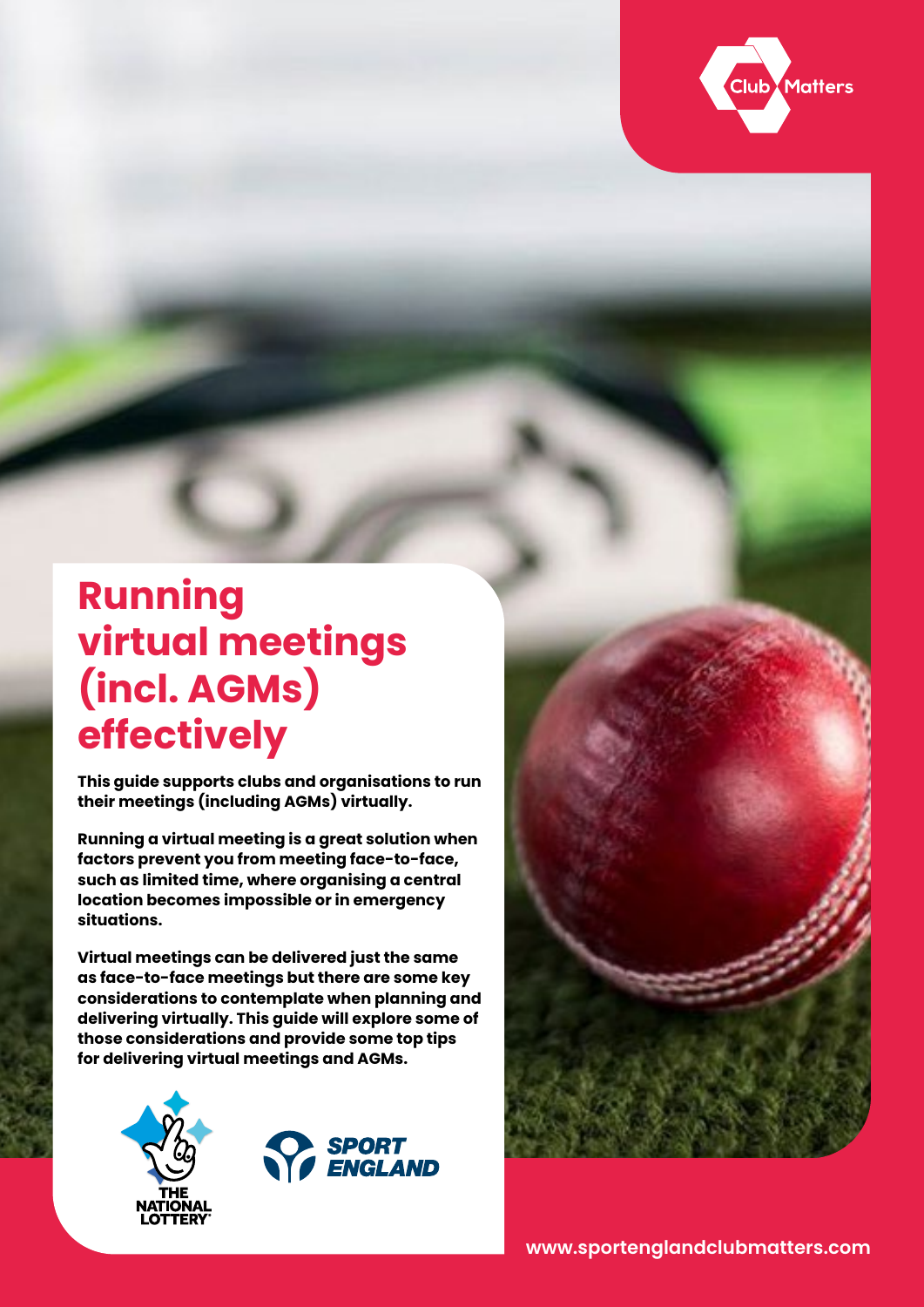#### **Benefits of virtual meetings:**

- Time is precious. Face-to-face meetings can often take a large chunk of someone's day/ evening/weekend and may be a factor for someone not attending an important meeting. Hosting them virtually saves time on travel and things like securing a venue.
- They're convenient. You can join online meetings from the comfort of your home which can prove useful if people would otherwise need to be travelling long distances to attend. You can also share documents easily.
- You don't have to pay for a venue or travel costs. This can allow for budget to be spent elsewhere in your club or organisation and save costs for attendees.
- Meetings can be recorded. This will allow you to go back and understand decisions that were made and also gives those who couldn't attend the opportunity to watch the meeting back.
- You can be more effective. Due to the nature of virtual meetings this allows you to be more structured with what is said and how it's said therefore staying on task becomes easier. It also allows you to schedule meetings quicker as you are less reliant on venue hire or people being able to get from work to the venue, so you can discuss important club/organisation issues sooner and resolve them quicker.

#### **Before you start:**

There are a few important things to think about, even if your club/organisation have been using technology as part of the running of your club for some time!

- Discuss the option of virtual meetings with your committee. Make sure you are informed about how you can use them and if it would be of benefit to your club/organisation. Committee members may also be able to help guide you towards a meeting platform that suits your need without needing to spend time testing others
- Make sure those you are planning to be involved in your meetings are comfortable online. Look at our resource available here on **['Preparing Your Committee to Operate](https://learn.sportenglandclubmatters.com/course/view.php?id=71)  [Virtually'](https://learn.sportenglandclubmatters.com/course/view.php?id=71)** to see how you can assess this and get some ideas on training opportunities

#### **What's different about a face-to-face meeting and a virtual meeting?:**

Typical meetings that clubs or organisations may run include, committee meetings, Annual General Meetings (AGMs) and Extraordinary General Meetings (EGMs). The below table highlights the key factors for making any meeting effective and focuses on how each factor might be different for virtual meetings.

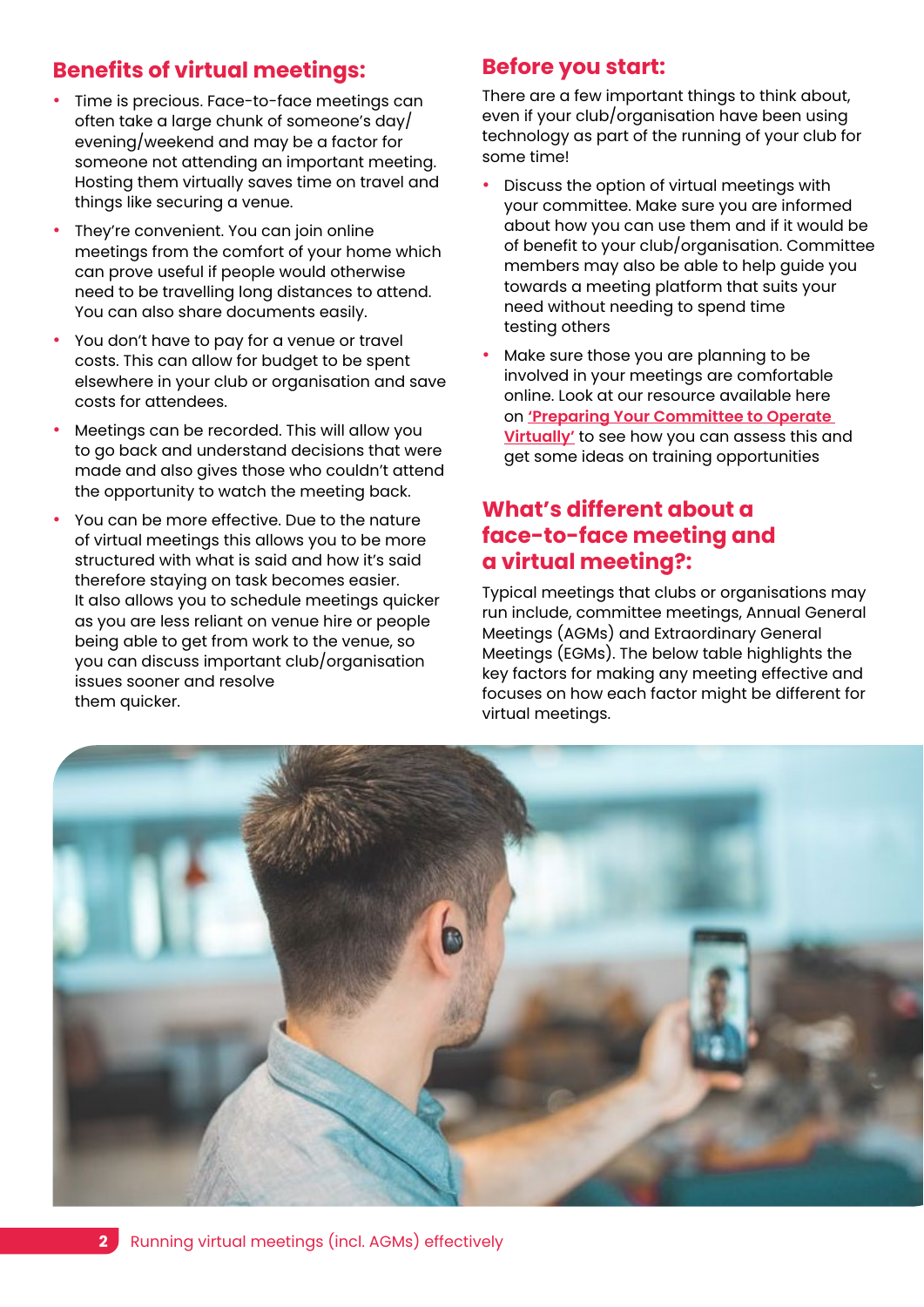| <b>Planning and delivering effective</b><br>face-to-face meetings (1)                | Planning and delivering effective virtual meetings                                                                                                                                                                                                                                                                                                     |
|--------------------------------------------------------------------------------------|--------------------------------------------------------------------------------------------------------------------------------------------------------------------------------------------------------------------------------------------------------------------------------------------------------------------------------------------------------|
| Have clear objectives for the<br>meeting, set an agenda and<br>circulate in advance. | This is no different to face to face meetings - always be clear with what you<br>want to get out of your meeting and be organised.                                                                                                                                                                                                                     |
|                                                                                      | Sending out agendas, reports and details of the meeting in advance to<br>ensure all members have access to required documents in enough time is<br>important - you can't just hand them out when you get there if it's virtual!<br>This also helps those who aren't as tech-savvy to get themselves set up in<br>advance, so they feel comfortable.    |
| Decide who should attend based<br>on meeting type and content.                       | Keep your meeting attendees to those who are essential. Although virtual<br>$\mathcal{V}$<br>meetings don't require travel time, having many people on a call can prove<br>difficult to manage and can lead to voices not being heard.                                                                                                                 |
|                                                                                      | Should you need a large number of people on the call, however, it needn't<br>be a barrier, it simply requires the Chair to be clear on how attendees can<br>communicate throughout the meeting (e.g. via a chat function, in allocated<br>parts of the agenda).                                                                                        |
| Let attendees know the date,<br>time and venue as early as<br>possible.              | Send out an availability checker such as 'Doodle poll' to work out people's<br>availability. This is a great way for the meeting organiser to clearly identify<br>what the most suitable time and date is. Plus, with a virtual meeting you<br>don't have the hassle of sorting, and potentially paying for, a venue.                                  |
|                                                                                      | What you do need to make sure of is that attendees are able to access<br>$\mathcal{D}$<br>the online meeting platform you have chosen. A lot of platforms do have<br>introductory videos which can be useful, or you may be able to ask a family<br>member or friend to show them in person prior to the meeting.                                      |
|                                                                                      | Send information on the platform being used in enough time so people can<br>$\gg$<br>practice getting set up if necessary.                                                                                                                                                                                                                             |
| Ask attendees to RSVP<br>so you know who to expect.                                  | Make sure you have relevant contact details (phone or email) of attendees<br>$\mathcal{D}$<br>so you can send them the access details of the virtual meeting software you<br>are using - without this they won't be able to get in!                                                                                                                    |
| Send out a reminder a<br>few days before the meeting.                                | » Send out the access details of the meeting platform you are using. You may<br>want to ask for confirmation from attendees that they have received the<br>notification and that they are able to log in.                                                                                                                                              |
| Assign roles for the meeting<br>such as someone to write<br>the minutes.             | Identify in advance responsibilities for all key tasks such as:<br>• Setting up the meeting and circulating the information<br>• Ensuring everyone is online<br>• Chairing the meeting<br>• Taking minutes/notes                                                                                                                                       |
|                                                                                      | • Presenting information                                                                                                                                                                                                                                                                                                                               |
| Chair to manage the meeting<br>following the agenda set out.                         | If you are using a virtual meeting platform for the first time, maybe try a<br>$\gg$<br>practice run with a few committee members. This can allow people to get<br>used to the system, make people comfortable with expectations of meetings<br>and ensure the first proper meeting isn't clouded by issues people have had<br>e.g. getting logged on. |
|                                                                                      | If people drop out from the meeting (e.g. lost connection), including<br>potentially the chair, then agree a protocol for how you deal with this so you<br>aren't repeating yourselves or losing track of the meeting, especially if you<br>have large numbers.                                                                                        |
|                                                                                      | Also, as a committee, identify if people feel comfortable using cameras or if<br>they would prefer to just speak - all key considerations that you may want to<br>come to an agreement on in your test run!                                                                                                                                            |

Continued on page 4...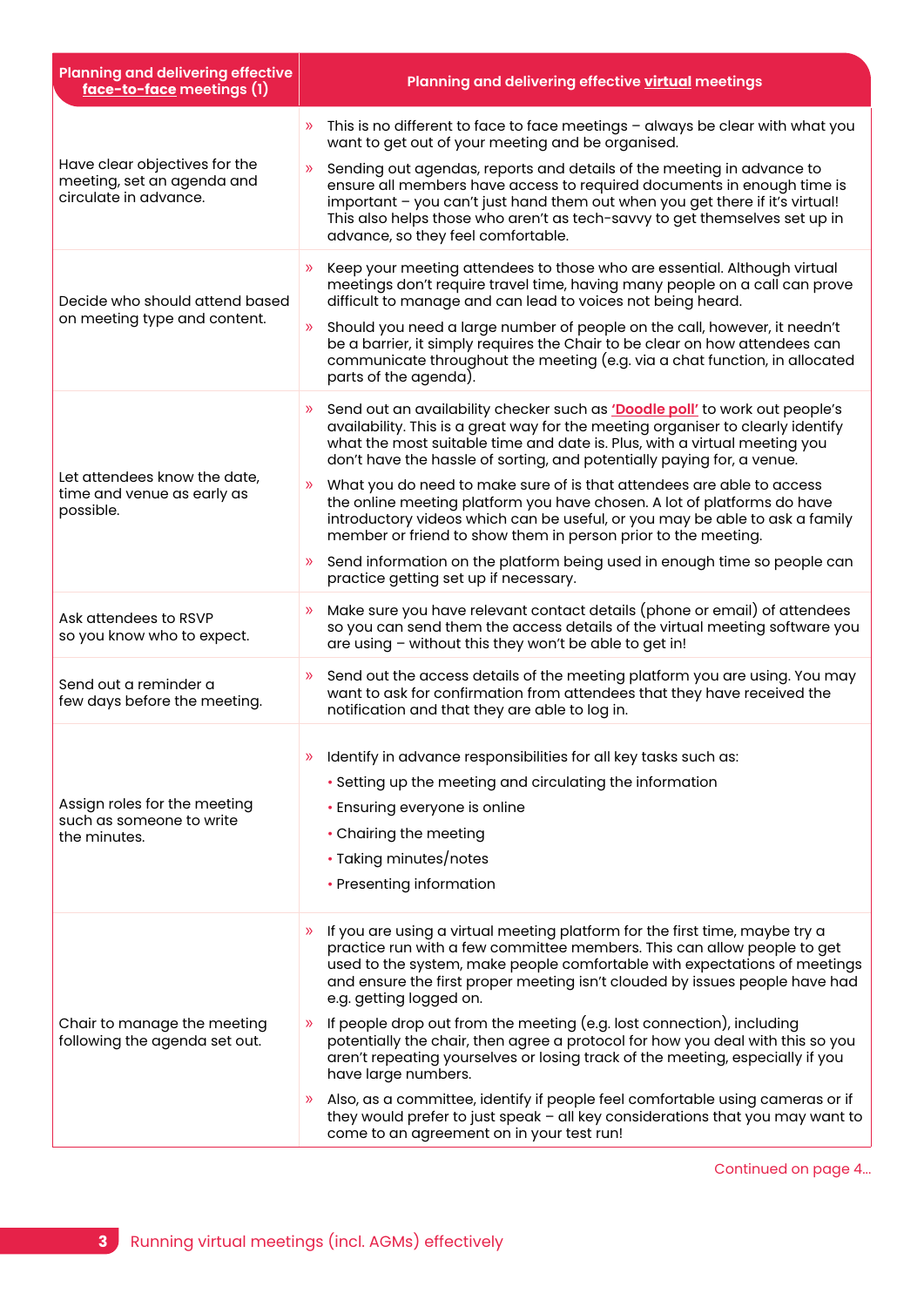| <b>Planning and delivering effective</b><br>face-to-face meetings (1)                                                                                                          | Planning and delivering effective virtual meetings                                                                                                                                                                                                                                                                                  |
|--------------------------------------------------------------------------------------------------------------------------------------------------------------------------------|-------------------------------------------------------------------------------------------------------------------------------------------------------------------------------------------------------------------------------------------------------------------------------------------------------------------------------------|
| Confirm all actions and decisions<br>made throughout and ensure<br>these are documented e.g. in the<br>minutes                                                                 | This should be no different in a virtual meeting. You may want to record your<br>meeting (using the record function on your meeting platform) to make it<br>easier for the secretary (or assigned person) to take notes and check these<br>after the meeting. You can also then share this with attendees who weren't<br>available. |
| Confirm date, time and venue of<br>next meeting                                                                                                                                | As there are no venue restrictions, confirming a date and time of your next<br>$\mathcal{D}$<br>virtual meeting could be much easier.                                                                                                                                                                                               |
| Secretary (or assigned person)<br>to type up minutes post-meeting<br>and circulate for confirmation to<br>attendees to ensure they are a<br>fair representation of discussions | Getting committee members used to receiving documents online, if you<br>$\mathcal{D}$<br>don't currently, may take some time. Why not look at our resource on<br>'Preparing Your Committee to Operate Virtually' available here                                                                                                     |
| Committee should communicate<br>an overview of discussion topics<br>and decisions, including date<br>of next meeting, to members/<br>customers for transparency                | Again, this should be no different in virtual meetings. Just make sure you<br>$\mathcal{D}$<br>have identified that the meeting was held virtually so members/customers<br>are clear.                                                                                                                                               |

#### **Top tips for running meetings virtually:**

- **Pick an online platform that works for your club or organisation.** There are many options out there for meeting platforms which can be found at the end of this resource. Why not trial and test some to see what works for you?
- **Make time for people to get used to the system.** This can often be challenging if you are new to online meetings. You may also find that committee members use systems in their everyday lives so are already comfortable with them.
- **Consider how best to manage attendees.** Even with a small meeting, unexpected background noise or attendees talking at the same time can cause confusion and lack of clarity. Encourage people to use the mute button unless they wish to speak.
- **Ensure communication is clear.** It's important that people know who is talking, particularly if the meeting is audio only. Ask people to say their name before they speak.
- **Each meeting is different.** Depending on the number of attendees or the importance of the meeting, consider whether using videos, chat boxes, or screen sharing are valuable to the outcome.

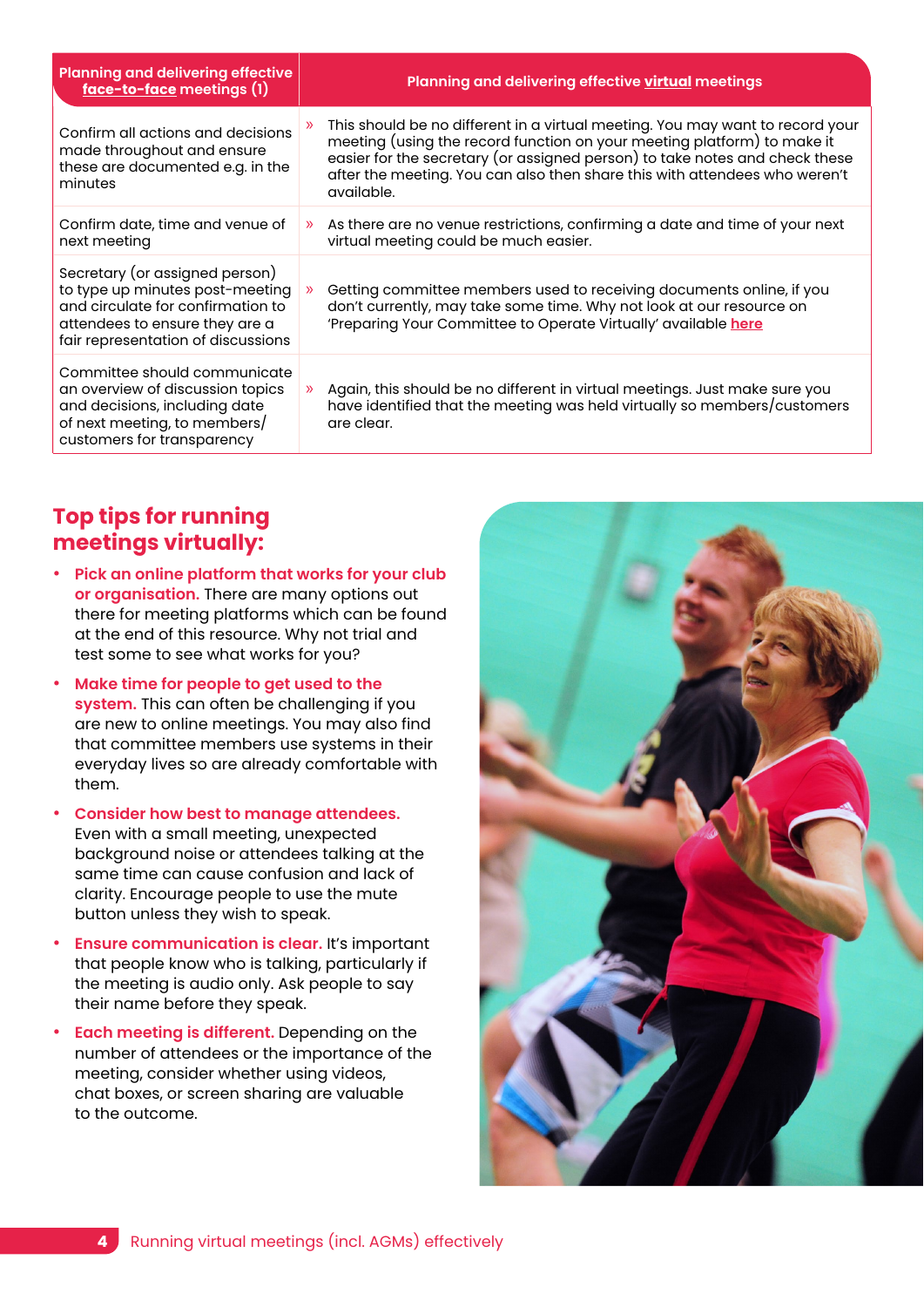#### **Running your AGMs virtually:**

- The meeting should be run in accordance with the constitution or articles, particularly in terms of issuing the notice of the meeting and the circulation of papers. If as a committee you haven't run a virtual meeting before, do not make the AGM your first try! Things could go wrong with a virtual meeting such as internet signal, people not being able to access I properly etc., and with the potential for large numbers of people in attendance at your AGM, this could prove difficult to manage.
- The chair should prepare in advance by reviewing the constitution, articles and how the meeting should be run. Regardless of your constitution, a virtual meeting may well be an option under the Corporate Insolvency and Governance Act (CIGA). If you are an unincorporated organisation, CIGA does not apply and you should consult a lawyer on the correct interpretation of your rules, before running a virtual meeting. For more information on running virtual or hybrid AGM's for charities **[click here](https://www.icsa.org.uk/knowledge/resources/virtual-and-hybrid-agms-a-guide-for-charities)**. Please note that CIGA only applies to meetings held by 30 March 2021 and cannot be further extended.

## **Top tips for running virtual AGMs:**

- **Ensure the AGM will be quorate.** There should be a clear understanding of how many members are required for decisions to be quorate. This should be stated within your constitution and still applies for virtual AGMs. Make sure you get members to pre-register in advance so you can decide whether to go ahead with the meeting.
- **Make sure you are prepared.** In advance, the Chair should:
	- > Identify a person or people who will count votes.
	- > Confirm the method for gathering votes in line with what's stated within the governing documents.
	- > Identify and brief others who are presenting such as treasurers.
	- > Highlight someone who can manage the administration of whichever online meeting system is being used throughout the AGM.
- **Be clear on rules of behaviour.** At the start of the meeting identify the rules of behaviour. Some systems have an ability to put a "hand up" - if possible, this should be used. It may also be useful to have a PowerPoint slide showing the rules as people are joining the meeting.
- **Encourage members to send questions, comments or concerns in advance to the secretary.** This will prevent confusion throughout the AGM. You may also be able to use chat functions throughout the meeting so people can ask questions at relevant times or if they don't feel comfortable speaking. The secretary (or assigned person) should manage this as per a usual AGM format.
- **Manage voting carefully.** Any proxy votes should be held and confirmed by the secretary (or assigned person). Everyone, like in normal circumstances, should have an opportunity to speak and vote if eligible. Voting should be administered by the teller who should record names and how they have voted. They should add up and report this to the meeting. It is worth considering a second teller to confirm the prime teller's count. Voting can be recorded either verbally by every member or asking members to put their name and voting position through a chat box. Confidential voting could be carried out through direct messaging to the teller who should be trustworthy enough not to indicate how people voted. It is very difficult to ensure a completely confidential way of voting unless using an external voting system as identified below.
- **Make sure documents are still shown.** The person supporting the Chair should share their screen with all documentation as they would in a face-to-face meeting. The supporter should be directed by the Chair to show appropriate documents such as the Chairperson's report, Treasurer's report, proposed changes to the constitution, etc.
- **Why not record your AGM?** This can help the secretary (or assigned person) to review and ensure the minutes are accurate and gives an opportunity for those who were unable to attend to attend.

For more information on how to run an AGM and what should be covered, whether face-to-face or virtually, please visit **[here](https://learn.sportenglandclubmatters.com/course/view.php?id=71)**.